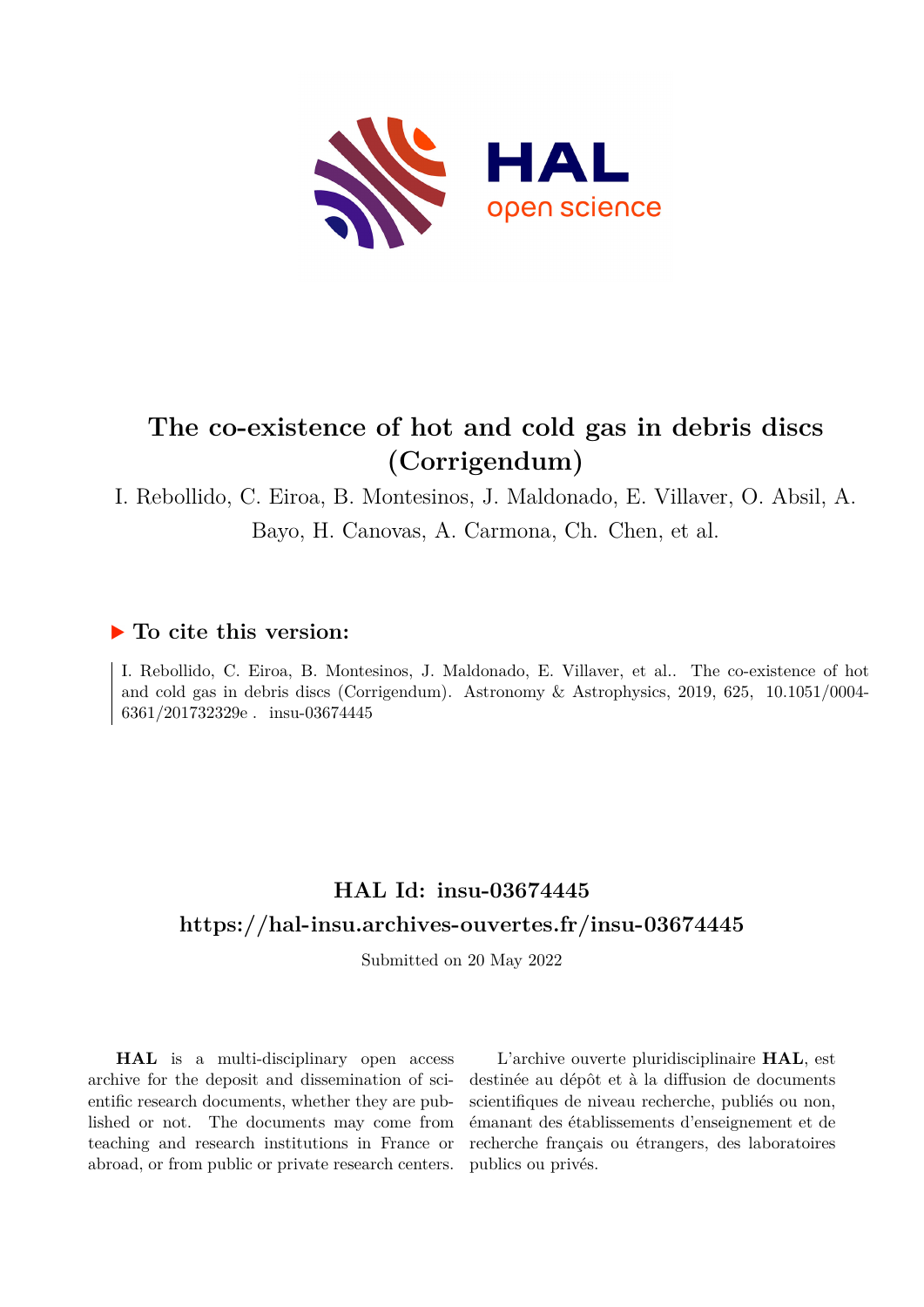# **The co-existence of hot and cold gas in debris discs** *(Corrigendum)*

I. Rebollido<sup>1</sup>, C. Eiroa<sup>1</sup>, B. Montesinos<sup>2</sup>, J. Maldonado<sup>3</sup>, E. Villaver<sup>1</sup>, O. Absil<sup>4</sup>, A. Bayo<sup>5,6</sup>, H. Canovas<sup>1,7</sup>,

A. Carmona<sup>8</sup>, Ch. Chen<sup>9</sup>, S. Ertel<sup>10</sup>, A. Garufi<sup>1</sup>, Th. Henning<sup>11</sup>, D. P. Iglesias<sup>5,6</sup>, R. Launhardt<sup>11</sup>, R. Liseau<sup>12</sup>, G. Meeus<sup>1</sup>, A. Moór<sup>13</sup>, A. Mora<sup>14</sup>, J. Olofsson<sup>5,6</sup>, G. Rauw<sup>4</sup>, and P. Riviere-Marichalar<sup>15</sup>

- <sup>1</sup> Departamento Física Teórica, Universidad Autónoma de Madrid, Cantoblanco, 28049 Madrid, Spain e-mail: [isabel.rebollido@uam.es](mailto:isabel.rebollido@uam.es)
- 2 Centro de Astrobiología (CAB, CSIC-INTA), ESAC Campus, Camino Bajo del Castillo s/n, Villanueva de la Cañada, 28692 Madrid, Spain
- 3 INAF, Osservatorio Astronomico di Palermo, Piazza del Parlamento 1, 90134 Palermo, Italy
- <sup>4</sup> STAR Institute, Université de Liège, F.R.S.-FNRS, 19c Allée du Six Août, 4000 Liège, Belgium
- 5 Instituto de Física y Astronomía, Facultad de Ciencias, Universidad de Valparaíso, Casilla, 5030 Valparaíso, Chile
- <sup>6</sup> Núcleo Milenio de Formación Planetaria-NPF, Universidad de Valparaíso, Av. Gran Bretaña, 1111 Valparaíso, Chile
- <sup>7</sup> European Space Astronomy Centre (ESA), PO Box 78, Villanueva de la Cañada, 28691 Madrid, Spain
- $8 \text{ Université de Toulouse, UPS-OMP, IRAP, } 31400 \text{ Toulouse, France}$
- <sup>9</sup> Space Telescope Science Institute, 3700 San Martin Drive, Baltimore, MD 21212, USA
- <sup>10</sup> Steward Observatory, Department of Astronomy, University of Arizona, Tucson, AZ 85721, USA
- <sup>11</sup> Max-Planck-Institut für Astronomie (MPIA), Königstuhl 17, 69117 Heidelberg, Germany
- <sup>12</sup> Department of Space, Earth and Environment, Chalmers University of Technology, Onsala Space Observatory, 439 92 Onsala, Sweden
- <sup>13</sup> Konkoly Observatory, Research Centre for Astronomy and Earth Sciences, PO Box 67, 1525 Budapest, Hungary
- <sup>14</sup> Aurora Technology B.V. for ESA, ESA-ESAC, Villanueva de la Cañada, 28691 Madrid, Spain
- <sup>15</sup> Instituto de Ciencia de Materiales de Madrid (CSIC), Calle Sor Juana Inés de la Cruz 3, 28049 Cantoblanco, Madrid, Spain

A&A, 614, A3 (2018), <https://doi.org/10.1051/0004-6361/201732329>

**Key words.** stars: general – planetary systems – comets: general – ISM: clouds – circumstellar matter – errata, addenda

Due to a bad correction of telluric lines some Na I absorptions detected towards some stars were not mentioned in the original paper. This corrigendum presents a proper telluric subtraction, carried out with MOLECFIT<sup>1</sup> (Smette et al. 2015, Kausch et al. 2015).

Tables 3 and 4 from the original paper are rectified below with the corrected Na I absorptions shown in boldface text.

Figure 4 of the original paper showed an incorrect plot of the Na I D line features observed towards HD 138813. Figure 1 is the corrected version of the original paper's Fig. 4.

Below we summarize the corrected Na I absorptions of each concerned star:

- HD 9672: the Na <sup>I</sup> D absorption at 11.5 km s<sup>−</sup><sup>1</sup> coincides with the Ca II feature and the radial velocity of the ISM.
- HD 131488: besides the already reported non-photospheric absorptions at ~5.3 km s<sup>-1</sup>, a Na I D2 feature at -13.9 km s<sup>-1</sup> is detected. A similar feature is detected towards field stars and most likely has an interstellar medium origin.
- HD 138813: two new non-photospheric features are detected in the Na I D lines (see Fig. 1). The approximately −22.2 km s<sup>−</sup><sup>1</sup> absorption is close to the Ca II K nonphotospheric absorption and the G ISM cloud; thus, an interstellar origin is more plausible. A feature in emission at 0.1 km s<sup>−</sup><sup>1</sup> is detected in both Na I D lines at the radial velocity of the star; this feature is related to the star.



[Fig. 1.](http://dexter.edpsciences.org/applet.php?DOI=10.1051/0004-6361/201732329e&pdf_id=0) Figure corrected for HD 138813 Na I D2 (black solid line) and D1 (black dotted line) lines. The radial velocities of the star (red dashed line) and of the ISM (grey dashed line) are also shown. Three Na I features are present, including an emission line at the radial velocity of the star.

- HD 156623: an emission Na I D feature is present at the radial velocity of the star. Figure 2 shows the emission feature in both Na I D lines.
- HD 172555: two narrow non-photospheric absorptions are detected. One of them, at approximately  $-20.4 \text{ km s}^{-1}$ is close to the G cloud, and therefore possibly of ISM

<sup>1</sup> [https://www.eso.org/sci/software/pipelines/skytools/](https://www.eso.org/sci/software/pipelines/skytools/molecfit) [molecfit](https://www.eso.org/sci/software/pipelines/skytools/molecfit)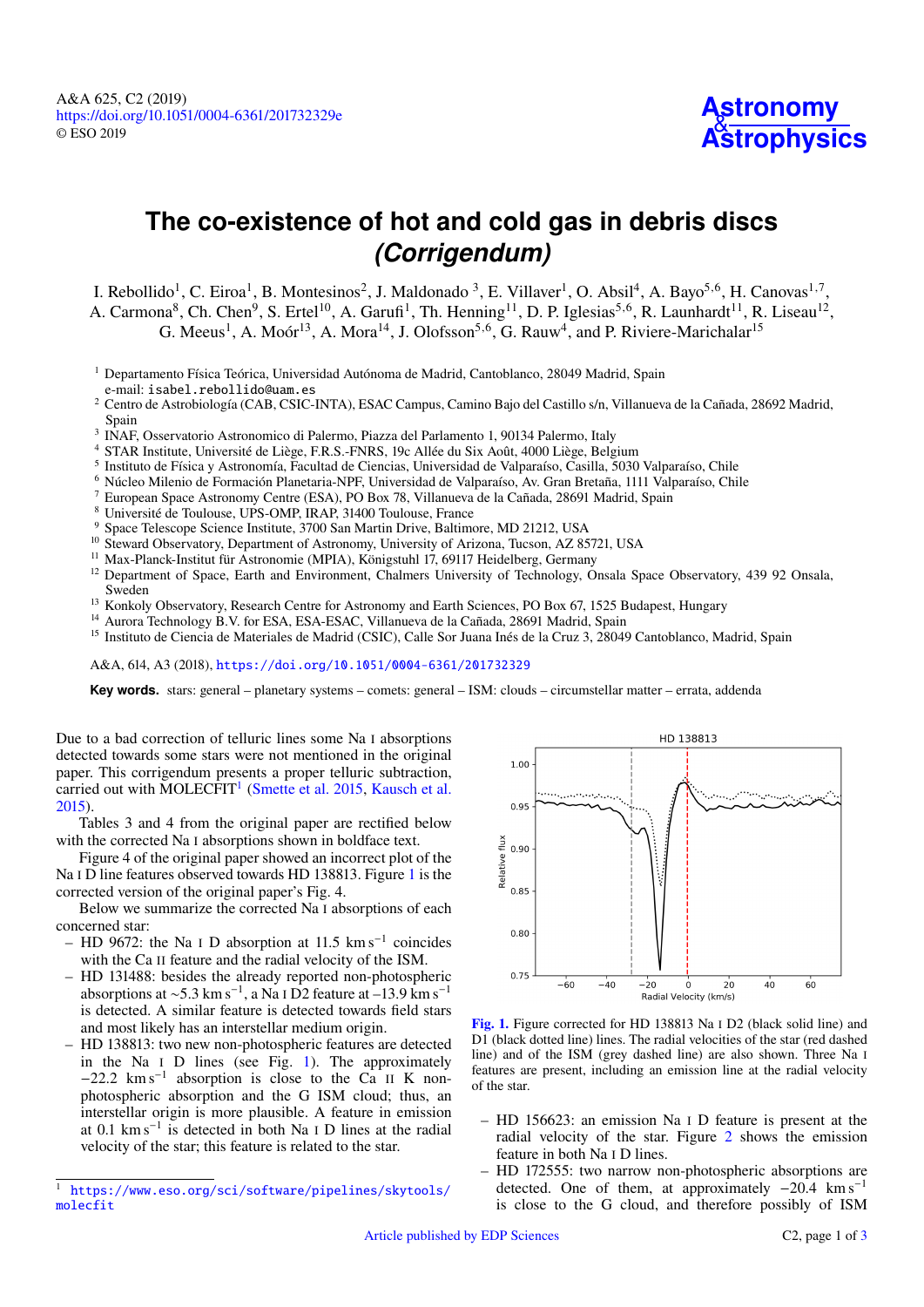| Stars with non-photospheric absorptions |                                  |               |                                    |                                    |                         |                                |                                         |  |  |  |  |
|-----------------------------------------|----------------------------------|---------------|------------------------------------|------------------------------------|-------------------------|--------------------------------|-----------------------------------------|--|--|--|--|
| <b>Star</b>                             | $v_{\rm CaIIK}$<br>$(km s^{-1})$ | EW(K/H)<br>mÅ | $\Delta v$ Call K<br>$(km s^{-1})$ | $v_{\text{NaID}}$<br>$(km s^{-1})$ | $EW(D2/D1)^{(c)}$<br>mA | $v_{\rm rad}$<br>$(km s^{-1})$ | $v_{\rm ISM}$ $^{(d)}$<br>$(km s^{-1})$ |  |  |  |  |
| HD 9672 $(a)$                           | $13.5 \pm 2.3$                   | 10.6/6.0      | 7.4                                | $11.5 \pm 2.3$                     | 16.4/9.3                | $11.0 \pm 2.0$                 | 11.01 (LIC)                             |  |  |  |  |
| HD 32297 $(a)$                          | $22.7 \pm 3.0$                   | 19.4/8.9      | 9.7                                | $23.8 \pm 2.5$                     | 93.0/84.0               | $19.7 \pm 2.0$                 | 23.59 (LIC)                             |  |  |  |  |
| HD 110058 $(a)$                         | $12.7 \pm 3.3$                   | 27.0/24.1     | 6.8                                | $12.5 \pm 2.8$                     | 46.0/39.1               | $12.6 \pm 2.4$                 | $-14.46$ (G)                            |  |  |  |  |
|                                         | $1.2 \pm 3.3$                    | 19.9/10.0     | 12.6                               | $0.9 \pm 2.8$                      | 34.0/18.9               |                                |                                         |  |  |  |  |
| HD 131488 $(a)$                         | $4.0 \pm 2.7$                    | $5.7/-$       | 9.6                                | $5.3 \pm 2.2$                      | 42.1/34.2               | $5.8 \pm 1.5$                  | $-23.91$ (G)                            |  |  |  |  |
|                                         | $-3.2 \pm 2.7$                   | $4.0/-$       | 4.2                                | $-13.88 \pm 2.2$                   | $7.2/-$                 |                                |                                         |  |  |  |  |
| HD 131835 $(a)$                         | $2.2 \pm 2.7$                    | $0.7/-$       | 2.3                                |                                    | < 0.9                   | $2.6 \pm 1.4$                  | 18.56 (GEM)                             |  |  |  |  |
|                                         | $-5.9 \pm 2.7$                   | 2.1/1.4       | 7.9                                | $\equiv$                           | < 0.9                   |                                |                                         |  |  |  |  |
|                                         | $-13.8 \pm 2.7$                  | 8.3/4.1       | 7.4                                | $-11.8 \pm 2.0$                    | 41.0/32.1               |                                |                                         |  |  |  |  |
| HD 138813                               | $-27.5 \pm 3.0$                  | $5.6/-$       | 18.7                               | $-22.2 \pm 2.2$                    | 5.9/3.1                 | $-0.4 \pm 2.0$                 | $-27.82$ (G)                            |  |  |  |  |
|                                         |                                  |               |                                    | $-12.0 \pm 2.5$                    | 18.0/15.4               |                                |                                         |  |  |  |  |
|                                         |                                  |               |                                    | $0.1 \pm 2.0$                      | $-7.55/-5.2$            |                                |                                         |  |  |  |  |
| HD 146897                               | $-8.0 \pm 2.7$                   | $12.4/-$      | 7.2                                | $-8.8 \pm 2.1$                     | 118.2/80.0              | $-4.0 \pm 1.5$                 | $-29.19$ (G)                            |  |  |  |  |
|                                         | $-30.0 \pm 2.7$                  | $5.9/-$       | 4.6                                |                                    | < 0.8                   |                                |                                         |  |  |  |  |
| HD 156623 $(a)$                         | $-15.0 \pm 2.7$                  | 9.0/3.7       | 18.7                               | $-1.8 \pm 2.6$                     | $-10.6/-8.5$            | $-0.2 \pm 1.5$                 | $-24.89$ (G)                            |  |  |  |  |
|                                         | $8.1 \pm 2.7$                    | $4.3/-$       | $6.0^{(e)}$                        |                                    | < 0.7                   |                                |                                         |  |  |  |  |
| HD 172555 $^{(a)}$                      | $2.3 \pm 3.0$                    | 9.9/4.0       | 9.7                                | $15.3 \pm 2.1$                     | $8.0 -$                 | $2.6 \pm 1.9$                  | $-16.84$ (G)                            |  |  |  |  |
|                                         |                                  |               |                                    | $-20.4 \pm 2.1$                    | 3.2/1.8                 |                                |                                         |  |  |  |  |
| HD 181296 <sup>(b)</sup>                | $-22.8 \pm 3.8$                  | 3.9/2.2       | 8.4                                | $-22.9 \pm 2.4$                    | $4.0/-$                 | $-3.0 \pm 3.0$                 | $-18.51$ (G)                            |  |  |  |  |

Table 3. Radial velocities and equivalent widths (EWs) of the Ca II H&K and Na I D non-photospheric absorptions, radial velocities of the stars, and projected velocities of ISM clouds in the Colorado model.

Notes. The FWHM velocity dispersion of the Ca II K lines are also given. <sup>(a)</sup>Stars with FEBs or red wings. <sup>(b)</sup>The line of sight towards this star does not traverse any ISM cloud in the Colorado model but it passes within 20◦ of several clouds. Among these, cloud G is the closest one in velocity. (*c*)Upper limits are shown for those stars without Na non-photospheric absorption. (*d*)Names within brackets are ISM clouds in the Colorado model (Redfield & Linsky 2008). (*e*)The velocity dispersion for this absorption is highly variable, and the value shown here is the value obtained from the median spectra.

Table 4. Summary of the non-photospheric absorption features of the observed cold gas-bearing debris disc stars.

| <b>Star</b>     | Ca <sub>II</sub> |               |         | Na I           |                 |               | Angle $(\text{deg.})^{(c)}$ |
|-----------------|------------------|---------------|---------|----------------|-----------------|---------------|-----------------------------|
|                 | $V_{\rm star}$   | $V_{\rm ISM}$ | Neither | $V_{\rm CaII}$ | $V_{\rm star}$  | $V_{\rm ISM}$ |                             |
| HD 9672 $(a)$   | Y                | Y             |         | Y              | Y               |               | $70 - 90(1,2,3)$            |
| HD 32297 (a)    | Y                | Y             |         | Y              | Y               |               | $80 - 88(4,5)$              |
| HD 110058 $(a)$ | Y                |               | Y       | Y              | Y               |               | $\sim$ 90 $(6)$             |
| HD 131488 $(a)$ | Y                | Y             |         | Y              | Y               |               | 82(7)                       |
| HD 131835 $(a)$ | Y                | Y             |         | Y              |                 |               | $75 - 83(8, 9, 14)$         |
| HD 138813       |                  | Y             |         | Y              | ${\bf Y}^{(b)}$ | Y             | 32(10)                      |
| HD 146897       | Y                | Y             |         | Y              | Y               |               | 84 (11)                     |
| HD 156623 $(a)$ |                  |               | Y       |                | ${\bf Y}^{(b)}$ |               | 34(10)                      |
| HD 172555 $(a)$ | Y                |               |         |                |                 | Y             | 75(12)                      |
| HD 181296       |                  |               | Y       | Y              |                 |               | >70(13)                     |

Notes. Columns 2–4: coincidences of the Ca II velocity components with the radial velocity of the star, Colorado model ISM clouds along the line of sight, or none of both. Columns 5–7: coincidences of the Na I velocity components with Ca II features, the radial velocity of the star, or the ISM. Column 8 gives the inclination angle of the debris disc associated with the stars. Empty spaces mean non-detections. (*a*)Stars with FEBs or red wings. (*b*)Features in emission.

References. <sup>(c)</sup>References for inclination angle: (1) Hughes et al. (2008); (2) Moór et al. (2015b); (3) Choquet et al. (2017); (4) Schneider et al. (2005); (5) Asensio-Torres et al. (2016); (6) Kasper et al. (2015); (7) Moór et al. (2017); (8) Hung et al. (2015); (9) Moór et al. (2015a); (10) Hales et al. (in prep.); (11) Thalmann et al. (2013); (12) Smith et al. (2012); (13) Smith et al. (2009); (14) Feldt et al. (2017).

origin. This feature was also reported by Kiefer et al. (2014). A weaker broad, variable feature might have been detected at ∼15.3 km s<sup>−</sup><sup>1</sup> . It does not coincide with the Ca II absorption, the radial velocity of the star or the G cloud velocity vector. If confirmed, it would have a circumstellar origin.

– HD 181296: the absorption detected in Na I D2 coincides with the one observed in Ca II.

The only remarkable change in the results with respect to the original paper is the Na I emission towards HD 138813 and HD 156623. However, the analysis of those emissions are beyond